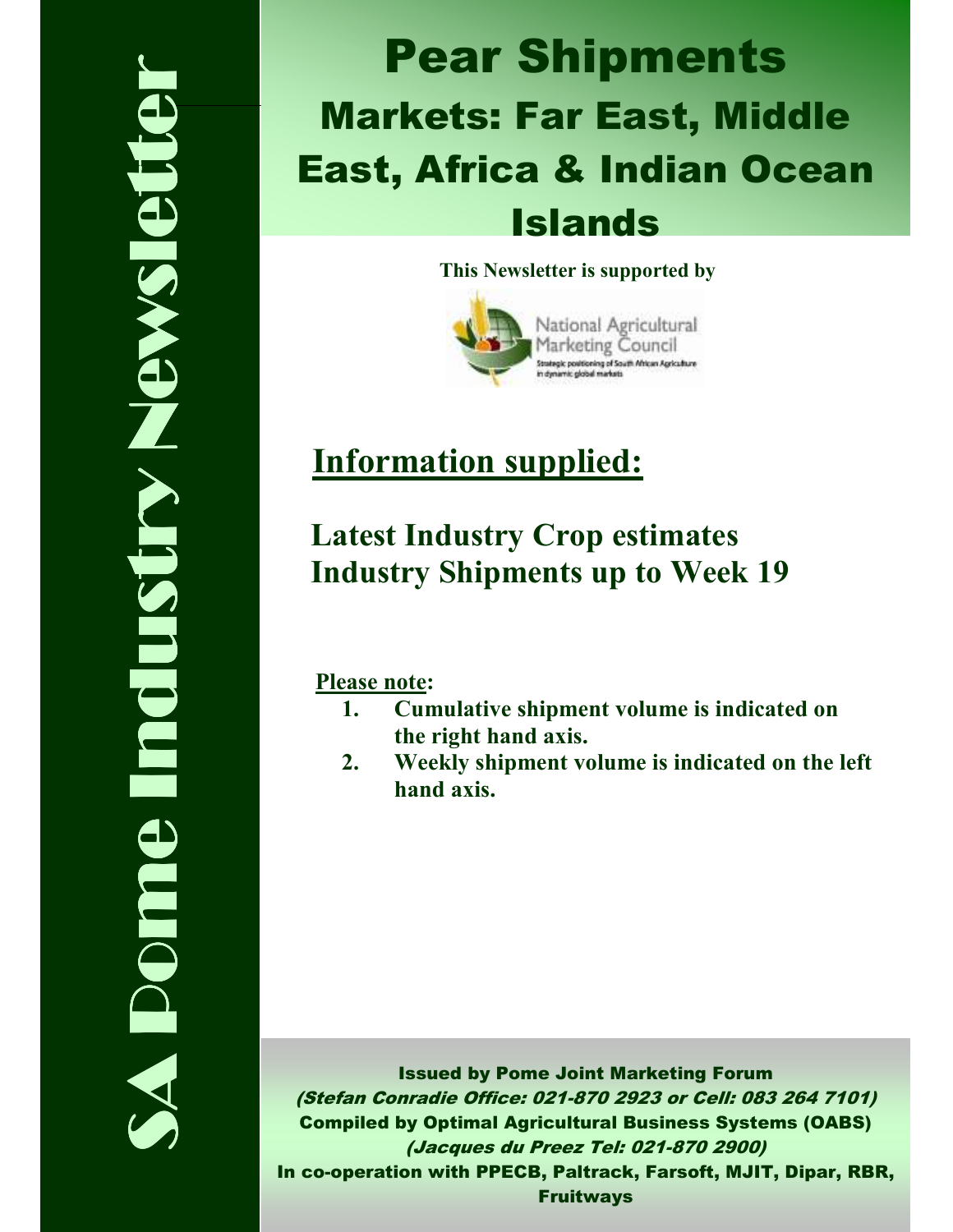### Total Pear Export Estimate to All Markets

|                | 2007       | 2008       | $2 \text{ yr}$<br>Ava | 2009 Estimate |        | <b>Estimate vs 2008</b> |
|----------------|------------|------------|-----------------------|---------------|--------|-------------------------|
| Apples         | 23.742.087 | 26.488.401 | 25.115.244            | 24,981,357    | -6%    | $-1.507.044$            |
| <b>I</b> Pears | 12.912.087 | 13.138.471 | 13.025.279            | 14.338.668    | 9%     | 1.200.197               |
| Total          | 36.654.174 | 39.626.872 | 38.140.523            | 39.320.025    | $-1\%$ | $-306,847$              |

All volumes = 12.5kg carton equivalent

### Pears Passed for Export & Estimate



| Variety                   | 2007       | 2008       | 2 yr Average | 2009 Estimate |            | <b>Estimate vs 2008</b> |
|---------------------------|------------|------------|--------------|---------------|------------|-------------------------|
| <b>PACKHAMS TRIUMPH</b>   | 5.422.078  | 5,545,359  | 5.483.719    | 5,935,339     | 7%         | 389,980                 |
| FORELLE                   | 2.271.454  | 2.164.702  | 2.218.078    | 2,246,165     | 4%         | 81,463                  |
| <b>WBC/BARTLETT</b>       | 1,920,236  | 2,281,917  | 2,101,077    | 2,481,724     | 9%         | 199,807                 |
| <b>BEURRE BOSC</b>        | 623.759    | 484.714    | 554.237      | 657,984       | 36%        | 173,269                 |
| DOYENNE DU COMICE         | 568.443    | 477,833    | 523.138      | 625,931       | 31%        | 148,098                 |
| <b>ABATE FETEL</b>        | 355,601    | 348,230    | 351,916      | 526,478       | 51%        | 178,248                 |
| <b>VERMONT BEAUTY</b>     | 361.352    | 565.879    | 463.615      | 503.256       | $-11%$     | $-62.623$               |
| <b>GOLDEN RUSSET BOSC</b> | 369.621    | 332.799    | 345.256      | 410,085       | <b>23%</b> | 77,287                  |
| <b>ROSEMARIE</b>          | 313,105    | 255.634    | 284.370      | 337,621       | 32%        | 81,986                  |
| <b>BEURRE HARDY</b>       | 243.817    | 149.788    | 196.803      | 216,688       | 45%        | 66,899                  |
| <b>FLAMINGO</b>           | 129.020    | 111.953    | 120.487      | 117.097       | 5%         | 5,143                   |
| Other                     | 242.810    | 419,662    | 331,236      | 280.301       | $-33%$     | $-139,361$              |
| <b>Grand Total</b>        | 12,912,087 | 13,138,471 | 12,973,930   | 14,338,668    | 9%         | 1,200,197               |

All volumes = 12.5kg carton equivalent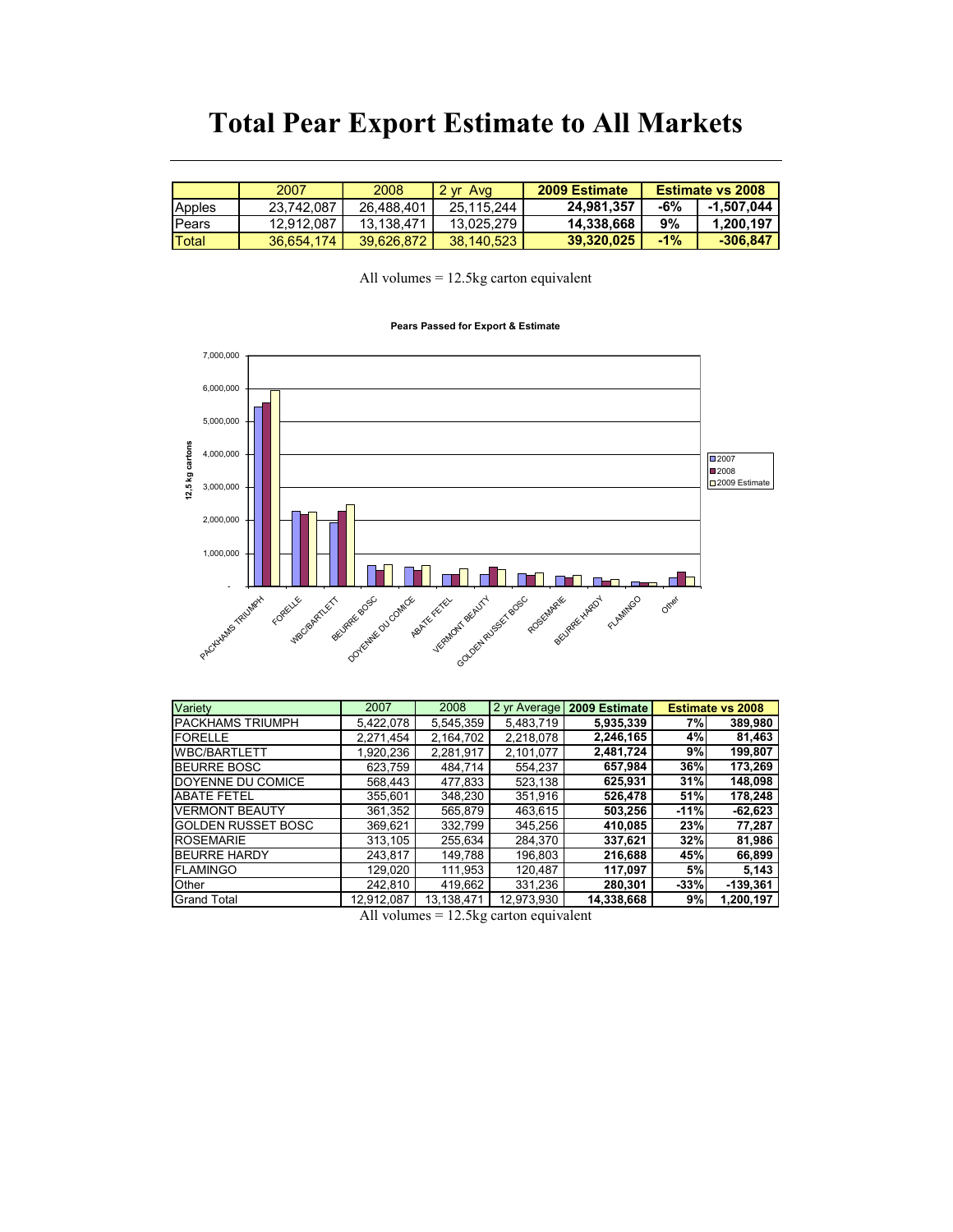## Pears Passed For Export



### Pears Passed For Export per cultivar Week 1-19

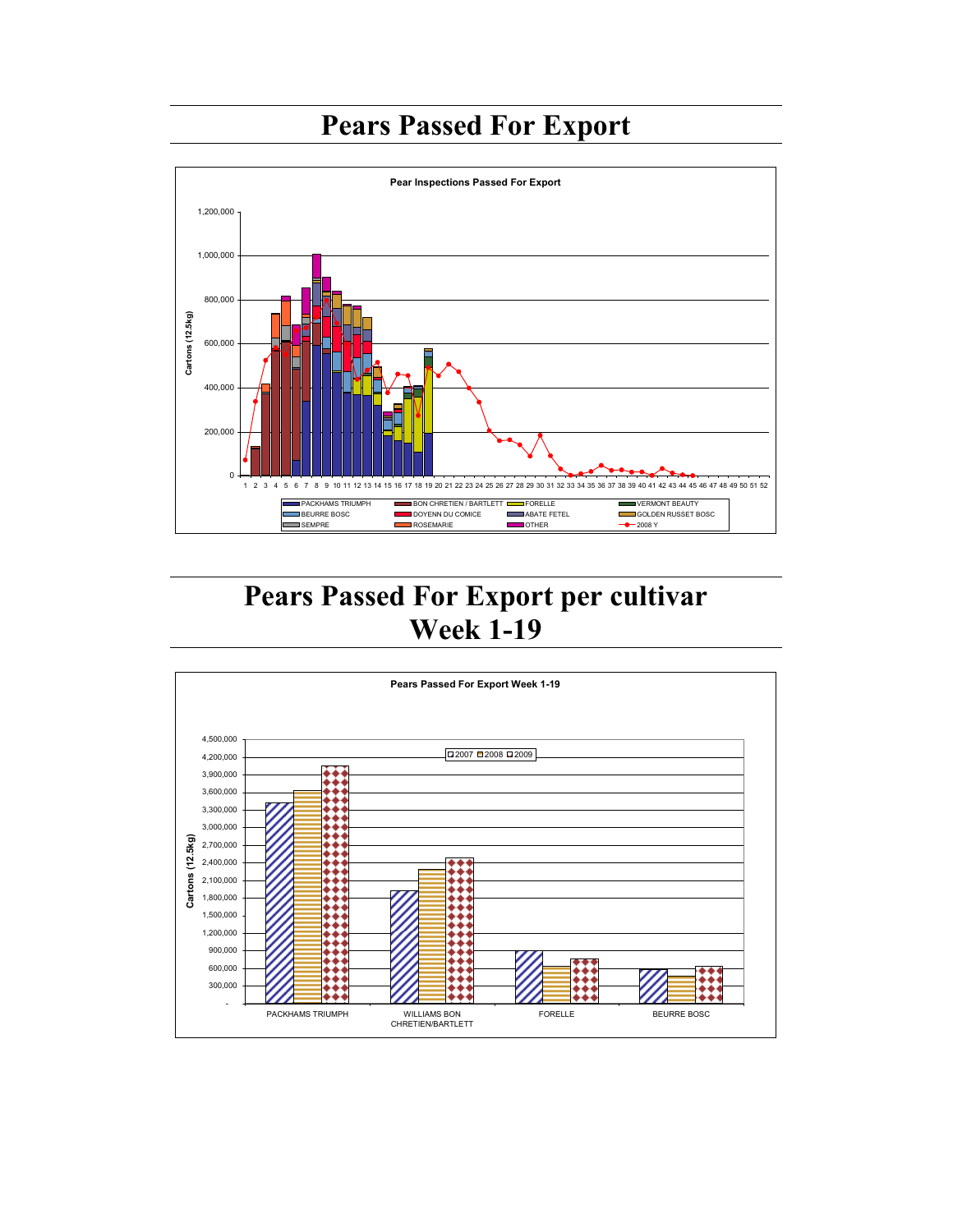### Middle East Market: Pear Shipments



| <b>Weekly volumes</b> | 2008    | 2009    | <b>IDifference</b> |      |
|-----------------------|---------|---------|--------------------|------|
| IWeek 19              | 3.440   | 8.514   | 5.074              | 148% |
| Cumulative volumes    |         |         |                    |      |
| IWeek 1 to 19         | 320.694 | 376.577 | 55.883             | 17%  |



| <b>Weekly volumes</b>      | 2008   | 2009   | <b>IDifference</b> |         |
|----------------------------|--------|--------|--------------------|---------|
| Week 19                    | -      | 13.588 | 13.588             | #DIV/0! |
| <b>ICumulative volumes</b> |        |        |                    |         |
| Week 1 to 19               | 29.068 | 73.046 | 43.978             | 151%l   |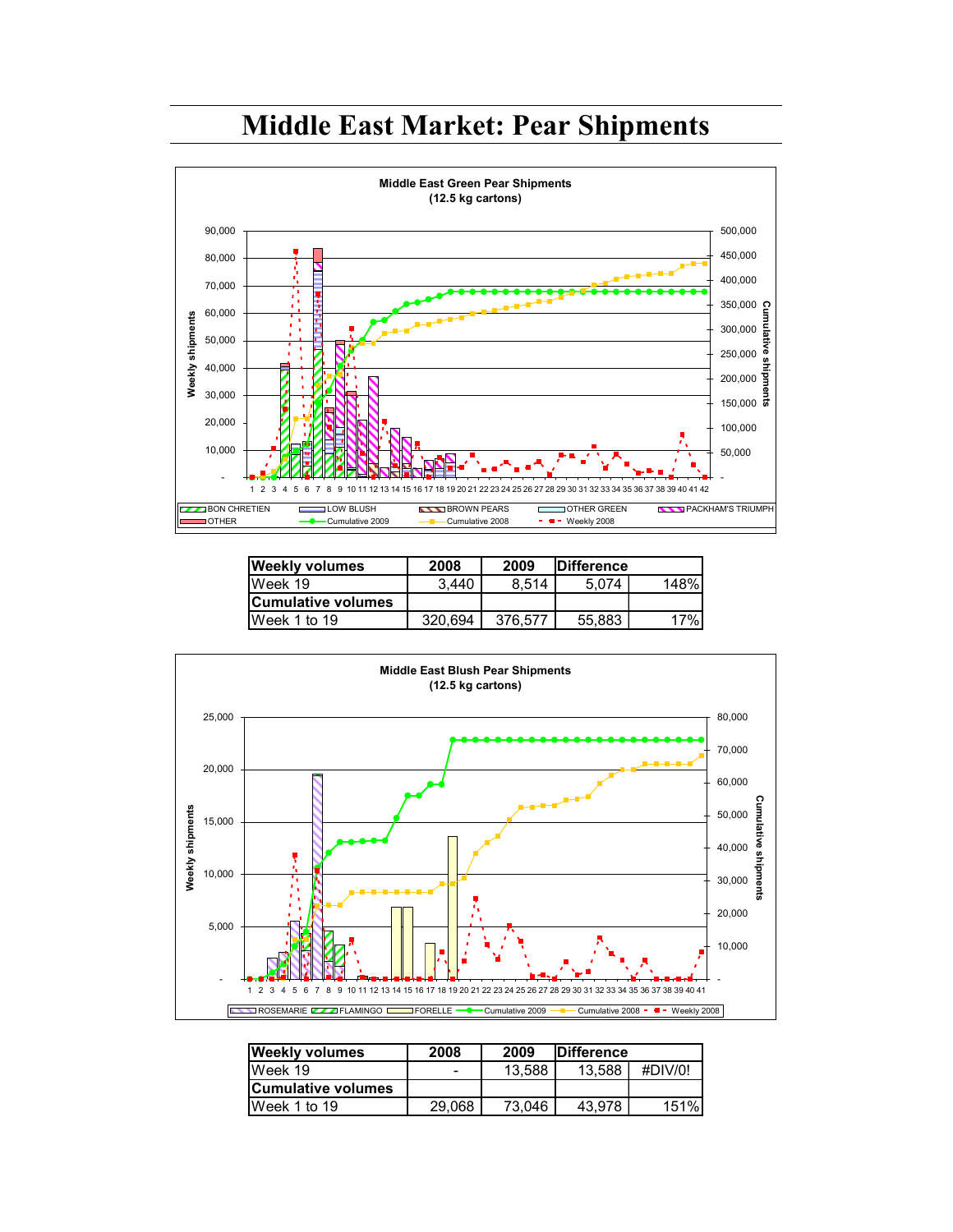### Far East & Asia Market: Pear Shipments



| <b>Weekly volumes</b>     | 2008    | 2009    | <b>IDifference</b> |      |
|---------------------------|---------|---------|--------------------|------|
| Week 19                   | 14.190  | 34.572  | 20.382             | 144% |
| <b>Cumulative volumes</b> |         |         |                    |      |
| IWeek 1 to 19             | 568.078 | 594.426 | 26.348             | 5%   |



| <b>Weekly volumes</b>      | 2008   | 2009   | <b>IDifference</b> |     |
|----------------------------|--------|--------|--------------------|-----|
| IWeek 19                   | 4.730  | 7.052  | 2.322              | 49% |
| <b>ICumulative volumes</b> |        |        |                    |     |
| IWeek 1 to 19              | 11.868 | 19.436 | 7.568              | 64% |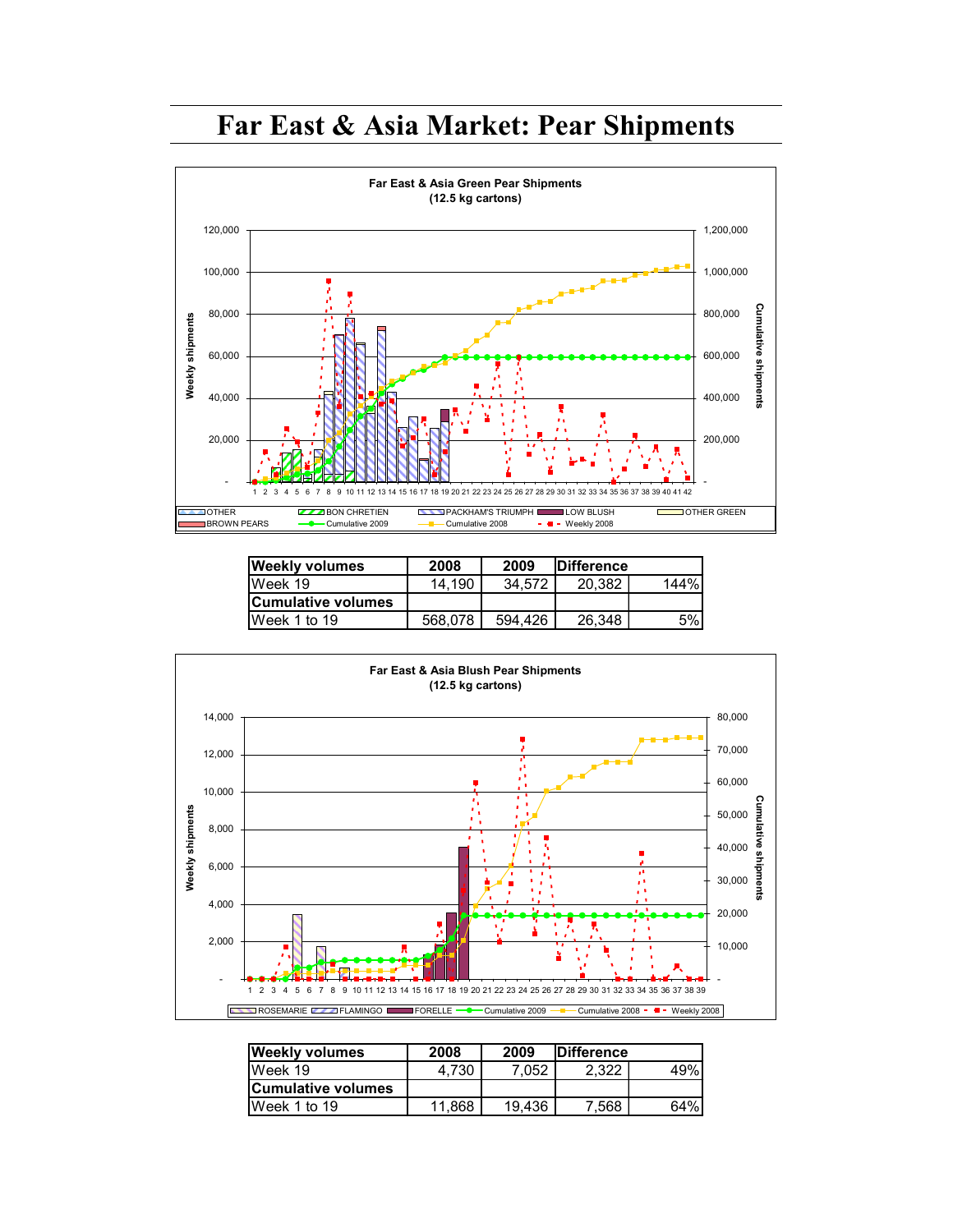### Africa Market: Pear Shipments



| <b>Weekly volumes</b>     | 2008   | 2009   | <b>IDifference</b> |        |
|---------------------------|--------|--------|--------------------|--------|
| IWeek 19                  | 860    | 3.182  | 2.322              | 270%   |
| <b>Cumulative volumes</b> |        |        |                    |        |
| IWeek 1 to 19             | 67.882 | 57.418 | $-10.464$          | $-15%$ |



| <b>Weekly volumes</b>      | 2008  | 2009  | <b>IDifference</b> |         |
|----------------------------|-------|-------|--------------------|---------|
| IWeek 19                   |       | -     | -                  | #DIV/0! |
| <b>ICumulative volumes</b> |       |       |                    |         |
| Week 1 to 19               | 2.580 | 1.548 | $-1.032$           | $-40%$  |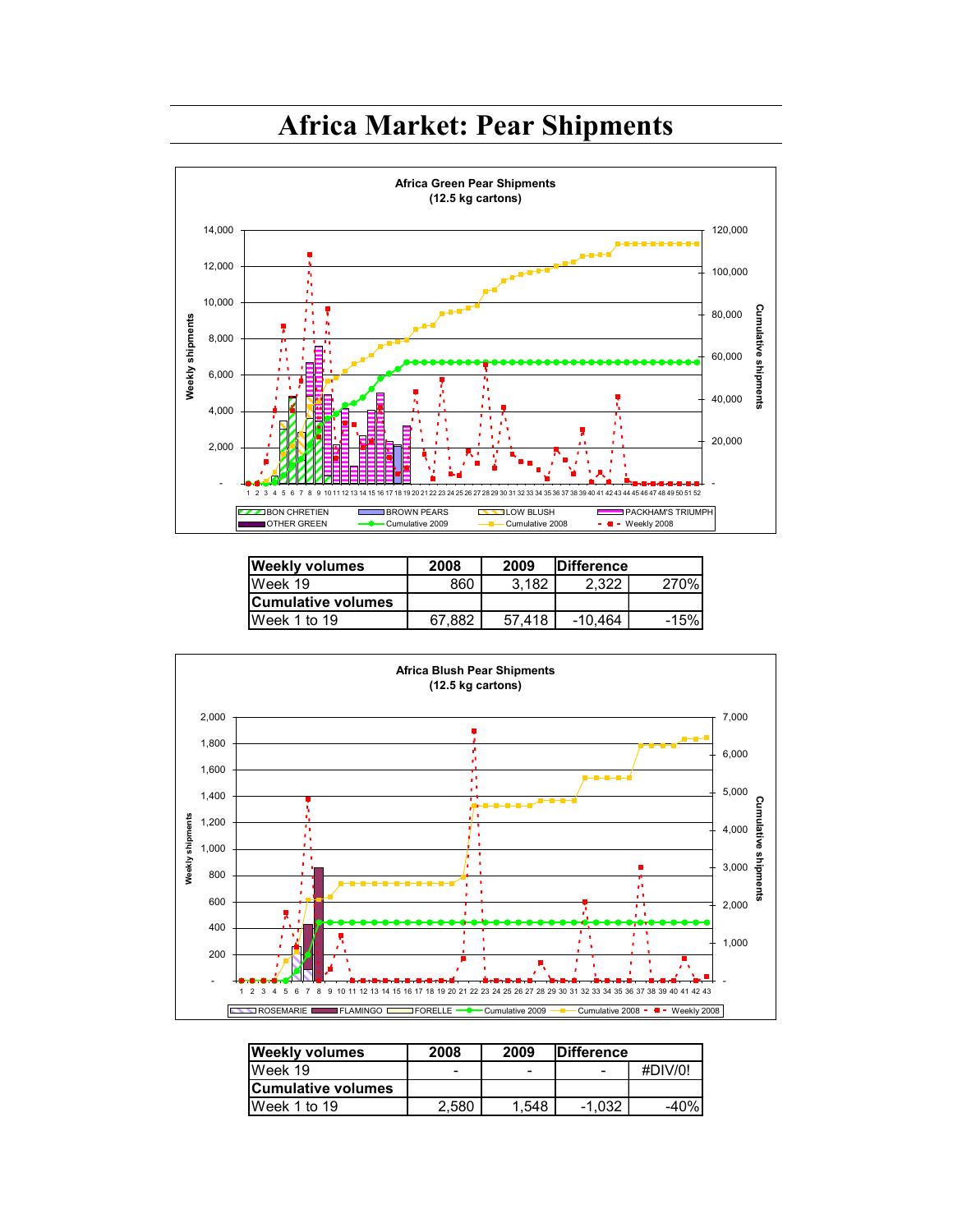### Indian Ocean Islands Market: Pear Shipments



| <b>Weekly volumes</b> | 2008   | 2009    | <b>IDifference</b> |        |
|-----------------------|--------|---------|--------------------|--------|
| IWeek 19              | 2.408  | 860     | -1.548             | $-64%$ |
| Cumulative volumes    |        |         |                    |        |
| Week 1 to 19          | 94.471 | 105.134 | 10.663             | 11%    |



| <b>Weekly volumes</b>     | 2008  | 2009  | <b>IDifference</b> |        |
|---------------------------|-------|-------|--------------------|--------|
| IWeek 19                  | '74   | -     | -774               | -100%) |
| <b>Cumulative volumes</b> |       |       |                    |        |
| Week 1 to 19              | 3.139 | 2.838 | $-301$             | -10%   |